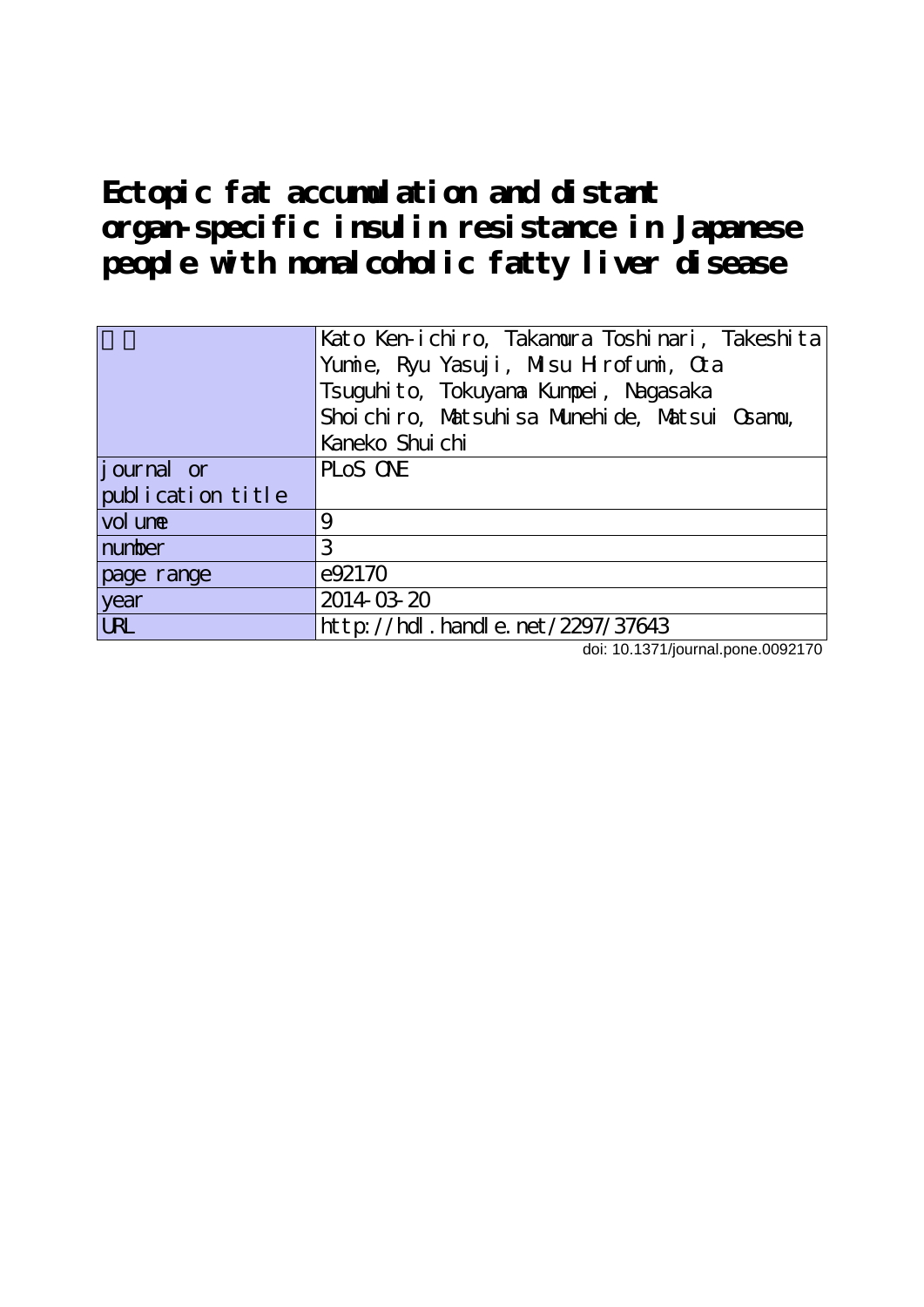# Ectopic Fat Accumulation and Distant Organ-Specific Insulin Resistance in Japanese People with Nonalcoholic Fatty Liver Disease

Ken-ichiro Kato<sup>19</sup>, Toshinari Takamura<sup>1</sup>\*<sup>9</sup>, Yumie Takeshita<sup>1</sup>, Yasuji Ryu<sup>2</sup>, Hirofumi Misu<sup>1</sup>, Tsuguhito Ota<sup>1</sup>, Kumpei Tokuyama<sup>3</sup>, Shoichiro Nagasaka<sup>4</sup>, Munehide Matsuhisa<sup>5</sup>, Osamu Matsui<sup>2</sup>, Shuichi Kaneko<sup>1</sup>

1 Department of Disease Control and Homeostasis, Kanazawa University Graduate School of Medical Sciences, Kanazawa, Ishikawa, Japan, 2Department of Radiology, Kanazawa University Graduate School of Medical Sciences, Kanazawa, Ishikawa, Japan, 3 Graduate School of Comprehensive Human Science, University of Tsukuba, Tsukuba, Ibaraki, Japan, 4 Department of Medicine, Division of Endocrinology and Metabolism, Jichi Medical University, Shimono, Tochigi, Japan, 5 Clinical Research Center for Diabetes, Tokushima University, Tokushima, Tokushima, Japan

# Abstract

Objective: The aim of this study was to examine the association between ectopic fat and organ-specific insulin resistance (IR) in insulin-target organs in patients with nonalcoholic fatty liver disease (NAFLD).

Methods: Organ-specific IR in the liver (hepatic glucose production (HGP) xfasting plasma insulin (FPI) and suppression of HGP by insulin [%HGP]), skeletal muscle (insulin-stimulated glucose disposal [Rd]), and adipose tissue (suppression of FFA by insulin [%FFA]) was measured in 69 patients with NAFLD using a euglycemic hyperinsulinemic clamp with tracer infusion ([6,6-<sup>2</sup>H<sub>2</sub>]glucose). Liver fat, intramyocellular lipid (IMCL), and body composition were measured by liver biopsy, proton magnetic resonance spectroscopy, and bioelectrical impedance analysis, respectively.

Results: HGP × FPI was significantly correlated with Rd ( $r = -0.57$ , P $<$ 0.001), %HGP with %FFA ( $r = 0.38$ , P $<$ 0.01), and Rd with %FFA ( $r = 0.27$ , P<0.05). Liver steatosis score was negatively associated with Rd ( $r = -0.47$ , P<0.001) as well as with HGP×FPI ( $r = 0.43$ , P<0.001). Similarly, intrahepatic lipid was negatively associated with Rd ( $r = -0.32$ , P<0.05). IMCL was not associated with Rd ( $r = -0.16$ ,  $P = 0.26$ ). Fat mass and its percentage were associated with HGP×FPI ( $r = 0.50$ , P<0.001;  $r = 0.48$ ,  $P < 0.001$ , respectively) and Rd ( $r = -0.59$ ,  $P < 0.001$ ;  $r = -0.52$ ,  $P < 0.001$ , respectively), but not with %FFA ( $r = -0.21$ ,  $P = 0.10$ ;  $r = -0.001$ ,  $P = 0.99$ , respectively).

Conclusion: Unexpectedly, fat accumulation in the skeletal muscle and adipose tissue was not associated with organspecific IR. Instead, liver fat was associated not only with hepatic IR but also with skeletal muscle IR, suggesting a central role of fatty liver in systemic IR and that a network exists between liver and skeletal muscle.

Citation: Kato K-i, Takamura T, Takeshita Y, Ryu Y, Misu H, et al. (2014) Ectopic Fat Accumulation and Distant Organ-Specific Insulin Resistance in Japanese People with Nonalcoholic Fatty Liver Disease. PLoS ONE 9(3): e92170. doi:10.1371/journal.pone.0092170

Editor: Yangiao Zhang, Northeast Ohio Medical University, United States of America

Received December 29, 2013; Accepted February 18, 2014; Published March 20, 2014

Copyright: @ 2014 Kato et al. This is an open-access article distributed under the terms of the [Creative Commons Attribution License,](http://creativecommons.org/licenses/by/4.0/) which permits unrestricted use, distribution, and reproduction in any medium, provided the original author and source are credited.

Funding: This work was supported in part by a grant-in-aid for Scientific Research (C-20591054 to TT) from the Ministry of Education, Culture, Sports, Science, and Technology, Japan. The funders had no role in study design, data collection and analysis, decision to publish, or preparation of the manuscript. No additional external funding received for this study.

Competing Interests: The authors have declared that no competing interests exist.

\* E-mail: ttakamura@m-kanazawa.jp

**.** These authors contributed equally to this work.

# Introduction

Insulin resistance (IR) is a core pathology of type 2 diabetes mellitus (T2DM), nonalcoholic fatty liver disease (NAFLD), and cardiovascular diseases [1–3]. The severity of IR may differ among the major insulin-target organs, the liver, skeletal muscle, and adipose tissue [4]. Accumulating evidence suggests that ectopic fat accumulation in insulin-target organs leads to development of IR in each organ by altering oxidative stress [5–7] and gene expression profiles [8,9]. Indeed, liver steatosis is associated with whole-body IR, independently of body mass index (BMI) [10].

Conversely, inter-organ network and organ-derived bioactive hormones such as adiponectin and selenoprotein P may play a role in the development of distant organ IR [11–13]. Therefore, to understand organ networks that sense excess energy and regulate insulin action, elucidating the association between fat accumulation and organ-specific IR among the liver, skeletal muscle, and adipose tissue is important, especially in humans. However, no previous studies have demonstrated the association among these organs comprehensively and simultaneously [14,15]. In addition, liver biopsy remains gold standard for diagnosis of NAFLD because it more accurately measures liver fat than proton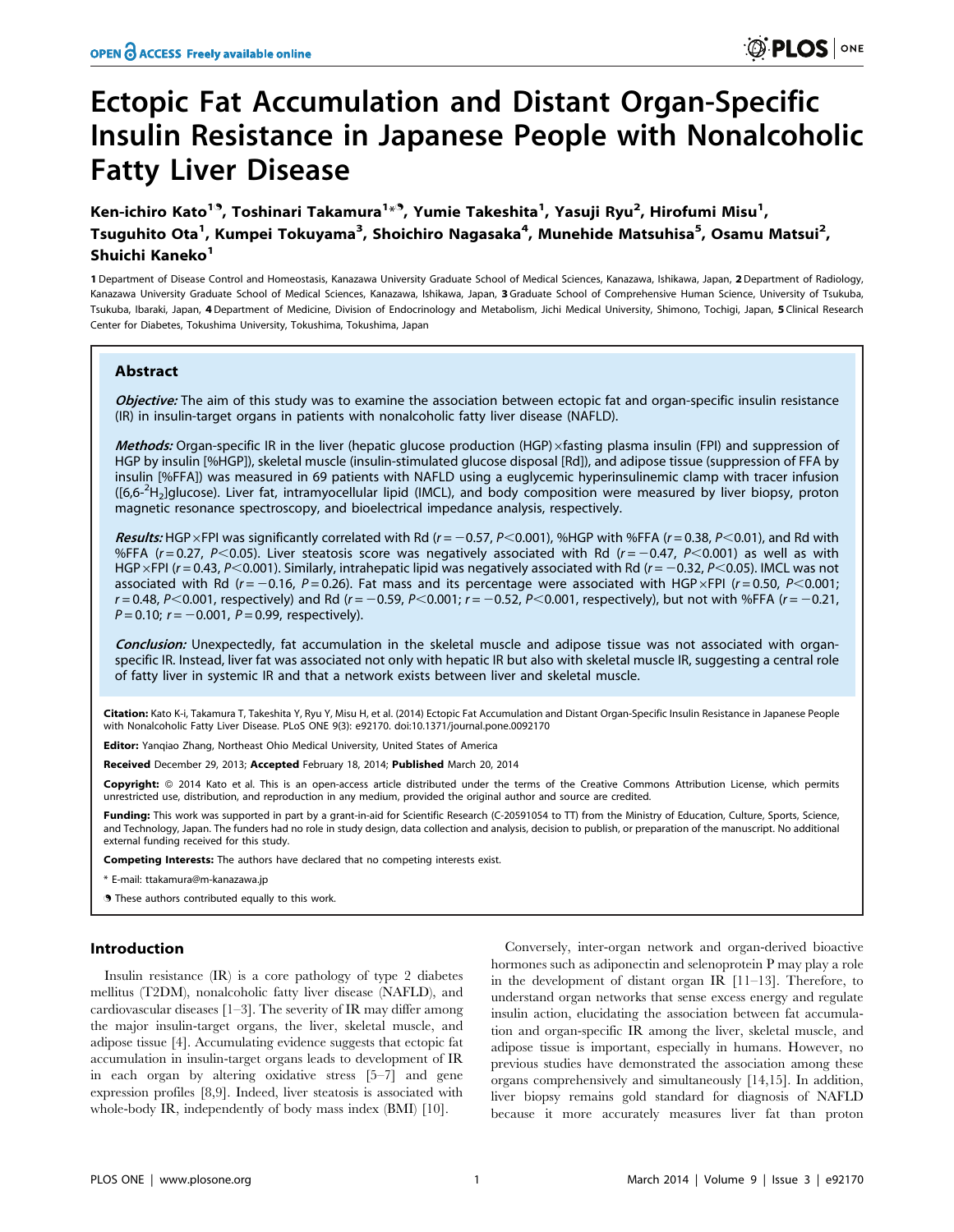magnetic resonance spectroscopy (<sup>1</sup>H-MRS) under some conditions [16].

The present study try to address the association of organ-specific IR with ectopic fat among the liver, skeletal muscle, and adipose tissue in Japanese patients with NAFLD, systematically using reliable methods including liver biopsy, assessment of glucose metabolism measured by a euglycemic hyperinsulinemic clamp study with stable-isotope, and <sup>1</sup>H-MRS.

# Materials and Methods

# Ethics Statement

The study was approved by the Medical Ethics Committee of Kanazawa University (Approval No. 845), and written informed consent was obtained from each patient prior to participation. The study was conducted in accordance with the Declaration of Helsinki.

## Participants and Study Design

We studied 69 patients clinically diagnosed with NAFLD, recruited consecutively between 2010 and 2012 from Kanazawa University Hospital, Japan. The patients were in good general health without evidence of any acute or chronic diseases (other than NAFLD, T2DM, hypertension, or dyslipidemia) as determined by history, physical examination, routine blood chemistries, urinalysis, and electrocardiography. Out of the 69 patients, 37 (54%) had T2DM according to the American Diabetes Association criteria. Of the 37 T2DM patients, antidiabetic agents were administered to 18 patients in monotherapy and 7 patients in combination therapy (metformin,  $n = 15$ ; dipeptidyl peptidase-4 inhibitors,  $n = 9$ ; glucagon-like peptide-1 agonists,  $n = 7$ ; mealtime dosing of a rapid-acting insulin analog,  $n = 5$ , respectively). None of the patients were taking  $\alpha$ -glucosidase inhibitors, rapid-acting insulin secretion agents, sulfonylurea, thiazolidinediones, or longacting insulin. Participants were excluded if they had a history of alcohol abuse (more than 20 g/day), liver diseases other than NAFLD (hepatitis B or C, autoimmune hepatitis, hemochromatosis, Wilson disease, drug-induced disease, or other), type 1 diabetes, or a history of clinically significant renal, pulmonary, or heart diseases.

The participants were studied on four separate occasions. Generally, all measurements were performed within 1 month and included: 1) organ-specific IR in the liver, skeletal muscle, and adipose tissue by a euglycemic hyperinsulinemic clamp study with tracer ([6,6-2 H2]glucose) infusion; 2) liver biopsy for histology to confirm the diagnosis of NAFLD and score the degree of steatosis, grade, and stage; 3) intrahepatic lipid (IHL) and intramyocellular lipid (IMCL) measured by <sup>1</sup>H-MRS, and body composition by a bioelectrical impedance analysis; and 4) 75-g oral glucose tolerance test (OGTT) to evaluate the glucose tolerance according to American Diabetes Association criteria [17].

### Euglycemic Hyperinsulinemic Clamp

After an overnight fast, two intravenous catheters, one for blood sampling and one for infusion of glucose, insulin, and tracers, were inserted in the antecubital vein of each arm. At 0700 h, after obtaining a blood sample for background enrichment of plasma glucose, a continuous infusion of  $[6,6^{-2}H_2]$ glucose (>99% enriched; Cambridge Isotope, Andover, MA, USA) was started at a rate of 0.05 mg·kg<sup>-1</sup>·min<sup>-1</sup> after a priming dose equivalent. After 100, 110, and 120 min, blood samples were obtained for determination of tracer enrichments. Subsequently, at 0900 h, the euglycemic hyperinsulinemic clamp study was started using an artificial pancreas (model STG-55; Nikkiso, Tokyo, Japan), as described previously [18,19]. A primed continuous infusion of insulin (Humulin R; Eli Lilly, Indianapolis, IN, USA) was started for 2.0 h at a rate of  $1.25 \text{ mU/kg}^{-1} \cdot \text{min}^{-1}$  to attain a plasma insulin concentration of approximately  $100 \mu U/mL$ . Glucose was infused to maintain a plasma glucose concentration of 100 mg/dL (or 90 mg/dL for baseline values under 90 mg/dL). Simultaneously, [6,6-2 H2]glucose infusion was continued at a rate of  $0.15 \text{ mg} \cdot \text{kg}^{-1} \cdot \text{min}^{-1}$ . During the last 20 min of the clamp study, blood samples were obtained in 10-min intervals to determine tracer enrichments.

#### Liver Biopsy/Pathology

Ultrasound-guided liver biopsy specimens were obtained from all 69 patients. Each specimen was stained with hematoxylin-eosin and silver reticulin stains and histologically examined by one experienced pathologist who was blinded to the patient's clinical condition and biochemical data. The biopsied tissues were scored for steatosis  $(0, \text{none}; 1, \leq 33\%; 2, 33-66\%; 3, \geq 66\%), \text{stage}, \text{and}$ grade as described previously (10), according to the standard criteria for grading and staging of nonalcoholic steatohepatitis proposed by Brunt et al. [20,21].

# Liver Fat Content and IMCL (Proton Magnetic Resonance Spectroscopy)

IHL and IMCL were measured as reported previously [22,23]. Briefly, IHL of the liver's right lobe and IMCL of the soleus muscle were measured by  ${}^{1}$ H-MRS using a whole-body 3.0 T MR System (Signa HDxt 3.0 T, General Electric Healthcare, Milwaukee, WI, USA). Voxels  $(3.0\times3.0\times3.0 \text{ cm}^3$  for liver and  $2.0\times2.0\times2.0$  cm<sup>3</sup> for soleus muscle) were positioned in the liver or soleus muscle to avoid blood vessels and visible interfacial fat, and the voxel sites were carefully matched at each examination. Imaging parameters were set to repetition time of 1500 ms and echo time of 27 ms. To quantify IHL and IMCL, the MR spectral raw data were processed by using the LCModel software (Version 6.3-0C, Stephen Provencher, Oakville, Ontario, Canada).

#### Body Composition

Body composition, such as fat mass and fat-free mass, was determined by a bioelectrical impedance analysis (Tanita BC-118D, Tanita, Tokyo, Japan).

#### Oxygen Consumption

Oxygen consumption was measured using indirect calorimetry (Aeromonitor AE310S, Minato, Osaka, Japan).

#### 75-g OGTT

After an overnight fast, a 75-g OGTT was performed at 0800 h. Blood samples were collected at 0, 30, 60, 90, 120, and 180 min to measure plasma glucose insulin and C-peptide concentrations.

#### Analytical Methods

Plasma glucose was measured by the glucose oxidase method (Glucose Analyzer GA09; A&T, Kanagawa, Japan), and plasma insulin and C-peptide were measured using a sandwich enzyme immunoassay system with E-test Tosoh II (IRI) and E-test Tosoh II (C-peptide) (Tosoh, Tokyo, Japan). Plasma FFA was measured by a standard colorimetric method using NEFA-SS (Eiken, Tokyo, Japan). Hemoglobin A1c level was measured using high-performance liquid chromatography (TOSOH HLC-723G8; Tosoh, Tokyo, Japan).

Deuterated glucose was analyzed as a penta-acetate derivative using the method by Wolfe [24]. Samples were analyzed on a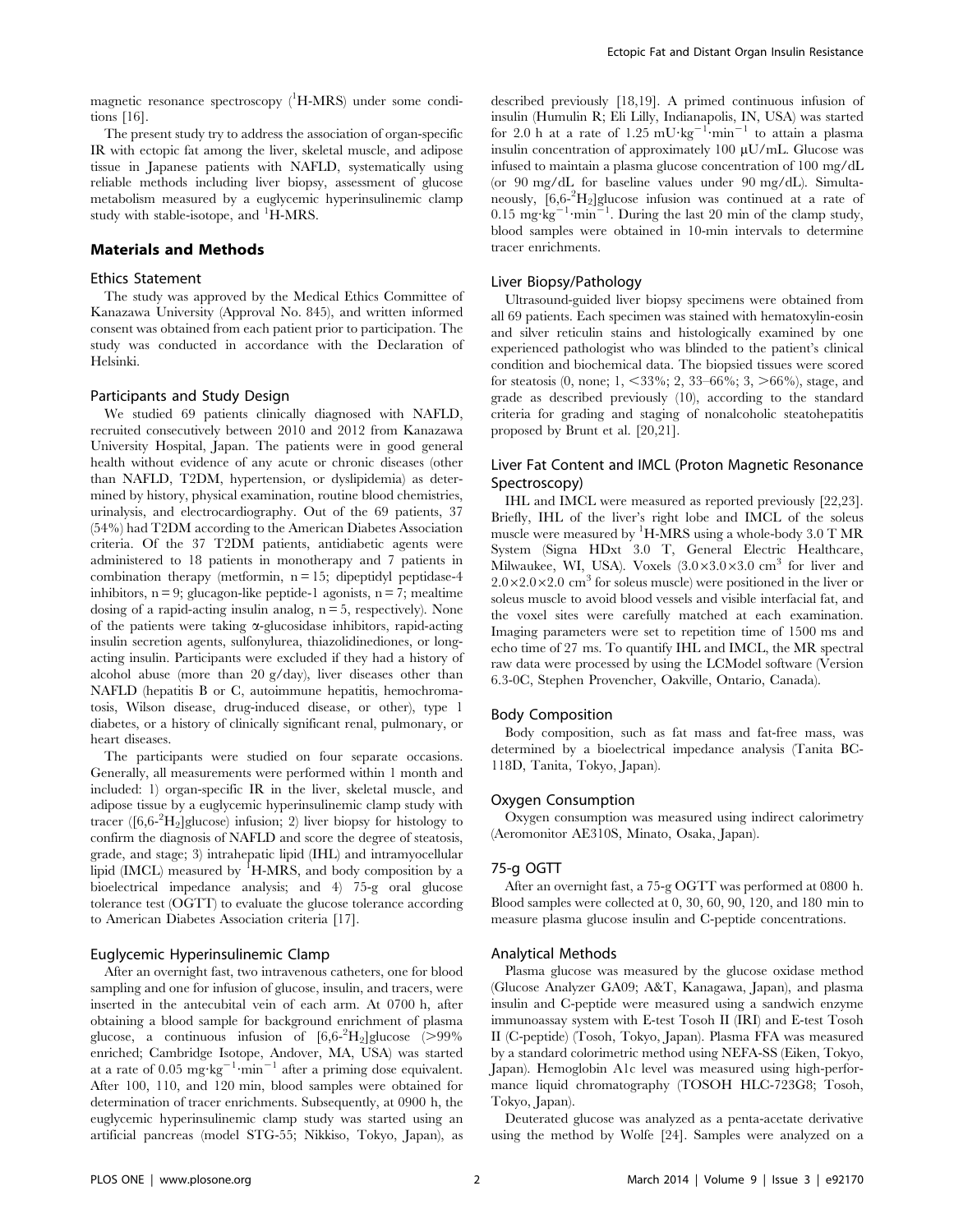quadrupole gas chromatography mass spectrometry instrument (GCMS-QP1100EX, Shimadzu, Kyoto, Japan) operated in the electron impact mode by selective-ion monitoring of m/z 200, 201, and 202. Oven temperature was  $180^{\circ}$ C with a  $10^{\circ}$ C/min rate of temperature rise until  $250^{\circ}$ C with a  $25$  m HR-1 capillary column (Shinwa Chemical Industries, Kyoto, Japan). Tracer concentrations were calculated based on the sample's tracer-totracee mass ratio [25].

#### Calculations

In the basal state, hepatic glucose production (HGP) was calculated as the rate of appearance (Ra) of glucose according to the Steele's equation as previously described [19,26]. During the clamp study, glucose Ra was calculated using Steele's equation from tracer data [26]. HGP during the clamp study was calculated as the difference between glucose Ra and the infusion rate of exogenous glucose.

We calculated and defined organ-specific IR in the liver, skeletal muscle, and adipose tissue as described previously [27–30]. Hepatic IR indices were calculated as the product of fasting  $HGP$  and fasting plasma insulin (FPI) concentration ( $HGP \times FPI$  $[(mg \cdot \text{kg}^{-1} \cdot \text{min}^{-1}) \times (\mu U/\text{mL})]$  and suppression of HGP by insulin during a clamp study (%HGP). The skeletal muscle IR index was calculated as insulin-stimulated glucose disposal (Rd), and the adipose tissue IR index was calculated as suppression of FFA by insulin during a clamp study (%FFA).

#### Statistical Analysis

All analyses were performed using SPSS software version 21.0 (SPSS Inc., Chicago, IL, USA). All values are expressed as mean  $\pm$  SEM, unless stated otherwise. The relationship between individual variables was assessed by Pearson's correlation for parametric variables and by Spearman's correlation for nonparametric variables. Multiple linear regression analysis was used to assess independent determinants of organ-specific IR. The differences between the two groups were assessed by Student's ttest for continuous variables and chi-square test for categorical variables. Data involving more than two groups were assessed by analysis of variance (ANOVA). Statistical significance was considered to be  $P<0.05$ .

## Results

# Organ-specific IR and Clinical Characteristics in Patients with NAFLD

The characteristics of the study subjects and their metabolic profiles are shown in Table 1. During the clamp study, plasma glucose concentrations were maintained at baseline values  $(103\pm1 \text{ mg/dL}; \text{mean } \pm \text{ SEM})$ , and steady-state plasma insulin concentrations were reached at  $110.2 \pm 3.6$   $\mu$ U/mL. Basal HGP was  $2.09\pm0.08$  mg $\cdot$ kg<sup>-1</sup> $\cdot$ min<sup>-1</sup> in subjects with normal glucose tolerance (NGT),  $2.18 \pm 0.10$  mg·kg<sup>-1</sup>·min<sup>-1</sup> in subjects with impaired glucose tolerance (IGT) and  $2.67 \pm 0.12$  mg·kg<sup>-1</sup>·min<sup>-1</sup> in subjects with T2DM. Rd was  $3.81 \pm 0.18$  mg·kg<sup>-1</sup>·min<sup>-1</sup> in NGT,  $3.27 \pm 0.17$  mg·kg<sup>-1</sup>·min<sup>-1</sup> in IGT and  $3.57\pm0.14$  mg·kg<sup>-1</sup>·min<sup>-1</sup> in T2DM. Basal FFA was  $0.47\pm0.05$  mEq/L in NGT,  $0.56\pm0.04$  mEq/L in IGT and  $0.60\pm0.04$  mEq/L in T2DM. Basal HGP showed a significant positive correlation with fasting plasma glucose levels ( $r = 0.48$ ,  $P \leq$ 0.001). Rd showed a significant positive correlation with basal oxygen consumption rate per body weight (VO<sub>2</sub>) ( $r = 0.42$ , P< 0.01). FFA and HGP were suppressed from baseline by  $77.0 \pm 1.4\%$  and  $69.3 \pm 2.8\%$ , respectively. These values are similar to previous data in Japanese [31] and European descent [1,27,29] subjects.

The relationship between clinical characteristics and organspecific insulin sensitivity/resistance indices is shown in Table 2. HGP×FPI was significantly correlated with Rd ( $r = -0.57$ , P< 0.001), %HGP with %FFA ( $r = 0.38$ ,  $P < 0.01$ ), and Rd with %FFA  $(r=0.27, P<0.05)$  suggesting that the IRs in the liver, skeletal muscle, and adipose tissue were significantly associated with each other, although the correlation was not very strong.

### Ectopic Fat and Organ-specific IR

Histological liver steatosis score was strongly correlated with IHL measured by <sup>1</sup>H-MRS ( $r = 0.75$ ,  $P < 0.001$ ).

Liver steatosis score was significantly correlated with Rd  $(r=-$ 0.47, P<0.001) as well as HGP×FPI ( $r = 0.43$ , P<0.001) (Table 2). Similarly, IHL was significantly correlated with Rd ( $r = -0.32, P <$ 0.05) and tended to be correlated with HGP $\times$ FPI (r = 0.25,  $P = 0.09$ ) (Figure 1A, 1B). In the multiple regression analysis, liver steatosis score was significantly correlated with both HGP×FPI ( $\beta$  = 0.284, P<0.05) and Rd ( $\beta$  = -0.300, P<0.01) after adjusting for age, sex, and BMI. Correlation of liver steatosis score with Rd  $(\beta = -0.261, P<0.05)$  was significant after further adjusting for total fat mass (Table 3). When stratified by steatosis score,  $HGP \times FPI$  was significantly higher and Rd was significantly lower in the score 3 steatosis group compared to the score 0 steatosis group  $(P<0.01; P<0.001$ , respectively) (Figure 1C,1D).

Unexpectedly, indices of fat accumulation in the skeletal muscle (IMCL) and adipose tissue were not associated with their own organ-specific IR (Table 2). IMCL and fat-free mass were not correlated with Rd  $(r = -0.16, P = 0.26; r = -0.22, P = 0.08,$ respectively) (Figure 2A,2B). Total fat mass and its percentage were correlated with HGP×FPI ( $r = 0.50$ , P<0.001;  $r = 0.48$ , P< 0.001, respectively) and Rd ( $r = -0.59$ , P $\leq 0.001$ ;  $r = -0.52$ , P $\leq$ 0.001, respectively), but not with %FFA  $(r = -0.21, P = 0.10; r = -1$ 0.00,  $P = 0.99$ , respectively) (Figure 2C,2D).

Similar results were obtained when Rd was normalized by steady state plasma insulin (Rd/SSPI) (Table 2).

Because it may be possible that T2DM itself is associated with IR independently with organ steatosis, we analyzed the subjects with or without T2DM. Age, hemoglobin A1c, fasting plasma glucose, 2-h glucose level of 75-g OGTT and basal HGP were significantly higher in T2DM group compared to non-DM group (Table 1). Regardless of the presence or absence of T2DM, liver steatosis score was significantly correlated with Rd as well as  $HGP \times FPI$ , and IMCL and total fat mass were not correlated with Rd or %FFA respectively (Table 4, Table 5). The results of the multiple regression analysis are shown in Table S1 and Table S2.

#### **Discussion**

We comprehensively and simultaneously evaluated ectopic fat accumulation and organ-specific IR in insulin-target organs in Japanese people with NAFLD, and found the following: 1) the IRs in the liver, skeletal muscle, and adipose tissue were associated with each other, 2) indices of fat accumulation in the skeletal muscle and adipose tissue were not associated with their own organ-specific IR, and 3) liver fat was associated with skeletal muscle IR as well as hepatic IR, independently of age, sex, BMI and total fat mass (Figure S1).

Although the IRs in the liver, skeletal muscle, and adipose tissue were associated with each other, the relation was relatively weak. There are a couple possible explanations for this result. First, the main site and the severity of IR may vary among organs and individuals [4]. Second, possibly the %HGP and %FFA are not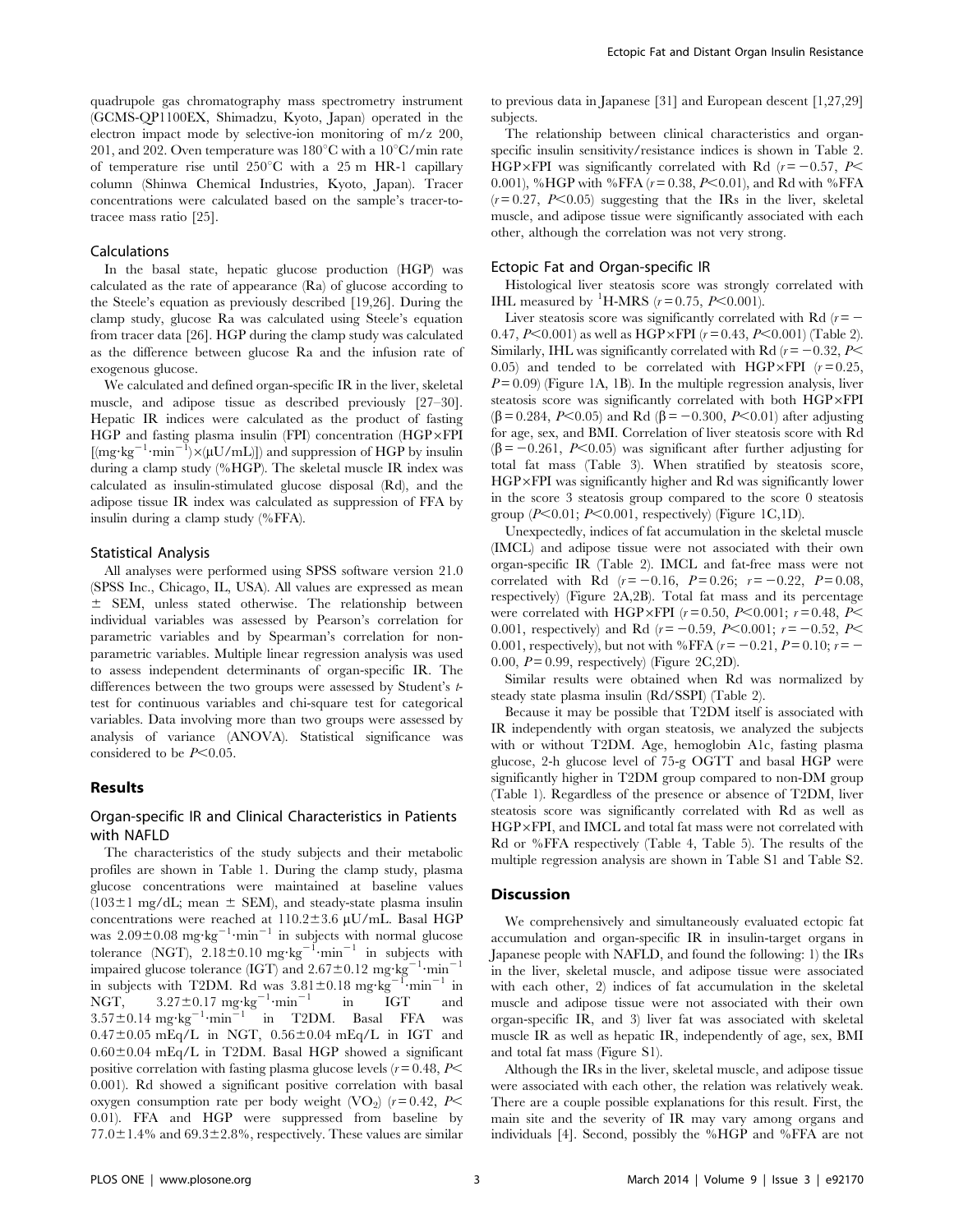Table 1. Clinical characteristics of the study subjects.

|                                                                               | All                   | non-DM (NGT+IGT)  | T <sub>2</sub> DM | $P$ value*              |
|-------------------------------------------------------------------------------|-----------------------|-------------------|-------------------|-------------------------|
| $\boldsymbol{n}$                                                              | 69                    | 32                | 37                |                         |
| Age (years)                                                                   | $51 \pm 2$            | $46 + 3$          | $55 + 2$          | 0.008 <sup>b</sup>      |
| Sex (Male/Female)                                                             | 42/27                 | 23/9              | 19/18             | 0.082                   |
| Body mass index ( $kg/m2$ )                                                   | $30.3 \pm 0.9$        | $30.9 \pm 1.2$    | $29.8 \pm 1.4$    | 0.526                   |
| Weight (kg)                                                                   | $82.3 \pm 2.7$        | $86.5 \pm 3.8$    | $78.6 \pm 3.9$    | 0.152                   |
| Fat-free mass (kg)                                                            | $50.2 \pm 1.3$        | $52.7 \pm 1.6$    | $47.9 \pm 1.9$    | 0.058                   |
| Total fat mass (kg)                                                           | $30.6 \pm 2.0$        | $31.0 \pm 2.9$    | $30.2 \pm 2.9$    | 0.855                   |
| Body fat percentage (%)                                                       | $36.3 \pm 1.3$        | $35.6 \pm 1.9$    | $37.0 \pm 1.8$    | 0.594                   |
| Historogical scores                                                           |                       |                   |                   |                         |
| Steatosis (0/1/2/3)                                                           | 5/33/15/16            | 4/13/5/10         | 1/20/10/6         |                         |
| Grade (0/1/2/3)                                                               | 15/35/16/3            | 10/14/7/1         | 5/21/9/2          |                         |
| Stage (0/1/2/3/4)                                                             | 20/29/6/11/3          | 12/14/1/4/1       | 8/15/5/7/2        |                         |
| NAFLD activity score (0/1/2/3/4/5/6/7/8)                                      | 3/5/12/14/12/9/13/1/0 | 2/4/4/7/4/5/5/1/0 | 1/1/8/7/8/4/8/0/0 |                         |
| IHL (mmol/L)                                                                  | $9.63 \pm 1.01$       | $7.30 \pm 1.27$   | $11.23 \pm 1.41$  | 0.056                   |
| IMCL (AU, ratio relative to creatine)                                         | $28.29 \pm 1.49$      | $27.91 \pm 2.21$  | $28.58 \pm 2.04$  | 0.827                   |
| Glucose tolerance (NGT/IGT/DM)                                                | 11/21/37              |                   |                   |                         |
| Hemoglobin A1C (%)                                                            | $6.5 \pm 0.1$         | $6.0 + 0.1$       | $7.0 + 0.1$       | $<$ 0.001 $\textdegree$ |
| Fasting plasma glucose (mg/dL)                                                | $111 \pm 2$           | $100 + 2$         | $121 \pm 3$       | $<$ 0.001 $\textdegree$ |
| 2-h glucose (mg/dL)                                                           | $208 + 10$            | $142 + 6$         | $265 \pm 12$      | $<$ 0.001 $\textdegree$ |
| Fasting plasma insulin $(\mu U/mL)$                                           | $14.0 \pm 1.0$        | $15.1 \pm 1.5$    | $13.1 \pm 1.3$    | 0.318                   |
| 2-h insulin (µU/mL)                                                           | $139.1 \pm 12.6$      | $157.2 \pm 21.8$  | $123.5 \pm 13.7$  | 0.182                   |
| Insulinogenic index $[(\mu U/mL)/(mg/dL)]$                                    | $0.72 \pm 0.09$       | $0.95 \pm 0.16$   | $0.52 \pm 0.09$   | 0.019 <sup>a</sup>      |
| Fasting C-peptide (ng/mL)                                                     | $2.9 \pm 0.1$         | $3.1 \pm 0.2$     | $2.7 \pm 0.2$     | 0.199                   |
| Fasting FFAs (mEq/L)                                                          | $0.57 + 0.03$         | $0.53 \pm 0.03$   | $0.60 + 0.04$     | 0.254                   |
| Total cholesterol (mg/dL)                                                     | $176 + 4$             | $185 + 6$         | $169 + 6$         | 0.061                   |
| Triglycerides (mg/dL)                                                         | $153 + 11$            | $150 + 10$        | $155 + 18$        | 0.801                   |
| HDL cholesterol (mg/dL)                                                       | $41 \pm 1$            | $41 \pm 2$        | $41 \pm 2$        | 0.927                   |
| Aspartate aminotransferase (IU/L)                                             | $37 + 2$              | $37 + 3$          | $37 + 3$          | 0.969                   |
| Alanine aminotransferase (IU/L)                                               | $60 + 4$              | $62 + 6$          | $59 + 5$          | 0.752                   |
| Basal HGP (mg·kg <sup>-1</sup> ·min <sup>-1</sup> )                           | $2.43 \pm 0.08$       | $2.15 \pm 0.07$   | $2.67 \pm 0.12$   | 0.001 <sup>b</sup>      |
| $HGP \times FPI$ [(mg·kg <sup>-1</sup> ·min <sup>-1</sup> ) $\times$ (µU/mL)] | $32.0 \pm 2.0$        | $31.2 \pm 2.8$    | $32.7 \pm 2.9$    | 0.707                   |
| Euglycemic hyperinsulinemic clamp [clamp period]                              |                       |                   |                   |                         |
| Clamped glucose (mg/dL)                                                       | $103 + 1$             | $102 + 2$         | $104 + 2$         | 0.592                   |
| Steady state plasma insulin (µU/mL)                                           | $110.2 \pm 3.6$       | $115.7 \pm 6.0$   | $105.3 \pm 4.2$   | 0.164                   |
| FFAs (mEq/L)                                                                  | $0.13 \pm 0.01$       | $0.13 \pm 0.01$   | $0.13 \pm 0.01$   | 0.884                   |
| %FFA (%)                                                                      | $77.0 \pm 1.4$        | $75.9 \pm 2.0$    | $78.0 \pm 1.9$    | 0.455                   |
| HGP (mg·kg <sup>-1</sup> ·min <sup>-1</sup> )                                 | $0.69 \pm 0.07$       | $0.56 \pm 0.07$   | $0.81 \pm 0.12$   | 0.088                   |
| %HGP (%)                                                                      | $69.3 \pm 2.8$        | $73.4 \pm 3.5$    | $65.8 + 4.1$      | 0.170                   |
| Rd (mg·kg <sup>-1</sup> ·min <sup>-1</sup> )                                  | $3.52 \pm 0.10$       | $3.45 \pm 0.14$   | $3.57 \pm 0.14$   | 0.556                   |
| Rd/SSPI $[(mg \cdot kg^{-1} \cdot min^{-1})/(µU/mL)]$                         | $0.035 \pm 0.002$     | $0.033 \pm 0.003$ | $0.037 \pm 0.003$ | 0.332                   |
| $VO2$ (ml·kg <sup>-1</sup> ·min <sup>-1</sup> )                               | $2.85 \pm 0.04$       | $2.84 \pm 0.07$   | $2.86 \pm 0.06$   | 0.817                   |

Data are presented as n or mean  $\pm$  SEM.

IHL, intrahepatic lipid; IMCL, intramyocellular lipid; AU, arbitrary units; HGP, hepatic glucose production; FPI, fasting plasma insulin; SSPI, steady state plasma insulin; VO<sub>2</sub>, basal oxygen consumption rate per body weight.

\*Difference between the non-DM group and the T2DM group.

 $p$ <sub>0.01</sub>

 $P$ <0.001.

doi:10.1371/journal.pone.0092170.t001

completely suitable for indices of hepatic and adipose tissue IR, respectively, and might not fully exhibit inter-individual variation because HGP and lipolysis appeared to be more sensitive to suppression by insulin compared to stimulation of Rd by insulin

 $n^{\text{a}}P<0.05,$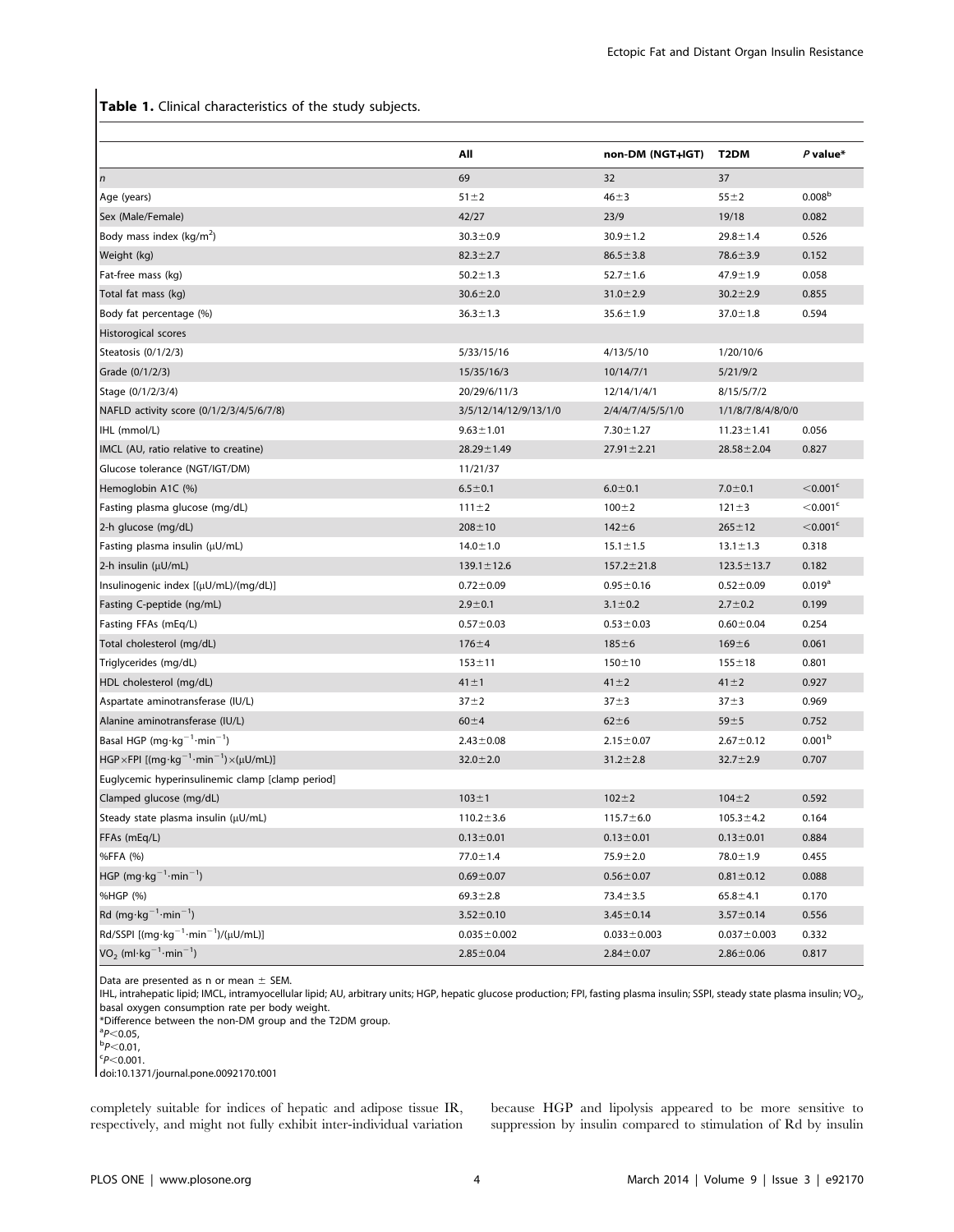|                                                                                                                                                                                                                                                                        | HGP × FPI          |         | <b>POHOP</b> |       | Rd                    |                | Rd/SSPI               |                | %FFA        |                          |
|------------------------------------------------------------------------------------------------------------------------------------------------------------------------------------------------------------------------------------------------------------------------|--------------------|---------|--------------|-------|-----------------------|----------------|-----------------------|----------------|-------------|--------------------------|
|                                                                                                                                                                                                                                                                        |                    | ٩       |              | p     |                       | p              |                       | p              |             | ٩                        |
| HGP xFPI                                                                                                                                                                                                                                                               |                    | I       | $-0.130$     | 0.288 | $-0.574^c$            | < 0.001        | $-0.489^c$            | 0.001          | $-0.168$    | 0.167                    |
| %HGP                                                                                                                                                                                                                                                                   | $-0.130$           | 0.288   |              | Ī.    | 0.167                 | 0.170          | $0.387^{b}$           | 0.001          | $0.375^{b}$ | 0.002                    |
| Rd                                                                                                                                                                                                                                                                     | $-0.574^c$         | < 0.001 | 0.167        | 0.170 |                       | $\overline{1}$ | 0.766 <sup>c</sup>    | < 0.001        | $0.272^{a}$ | 0.024                    |
| Rd/SSPI                                                                                                                                                                                                                                                                | $-0.489c$          | < 0.001 | $0.387^{b}$  | 0.001 | 0.766 <sup>c</sup>    | < 0.001        |                       | $\overline{1}$ | $0.296^{a}$ | 0.014                    |
| %FFA                                                                                                                                                                                                                                                                   | $-0.168$           | 0.167   | $0.375^{b}$  | 0.002 | $0.272^{a}$           | 0.024          | $0.296^{a}$           | 0.014          |             | $\overline{\phantom{a}}$ |
| <b>Steatosis</b>                                                                                                                                                                                                                                                       | 0.428 <sup>c</sup> | < 0.001 | $-0.148$     | 0.226 | $-0.473$ <sup>c</sup> | < 0.001        | $-0.430$ <sup>c</sup> | < 0.001        | $-0.121$    | 0.322                    |
| Grade                                                                                                                                                                                                                                                                  | $0.338^{b}$        | 0.004   | $-0.111$     | 0.362 | $-0.376^{b}$          | 0.001          | $-0.338^{b}$          | 0.005          | $-0.055$    | 0.656                    |
| Stage                                                                                                                                                                                                                                                                  | $0.283^{a}$        | 0.019   | $-0.098$     | 0.422 | $-0.348^{b}$          | 0.003          | $-0.261$ <sup>a</sup> | 0.031          | $-0.010$    | 0.933                    |
| $\vec{E}$                                                                                                                                                                                                                                                              | 0.245              | 0.089   | $-0.114$     | 0.436 | $-0.315^{a}$          | 0.028          | $-0.271$              | 0.062          | $-0.135$    | 0.356                    |
| <b>INCL</b>                                                                                                                                                                                                                                                            | 0.250              | 0.065   | $-0.215$     | 0.115 | $-0.156$              | 0.256          | $-0.183$              | 0.185          | $-0.060$    | 0.662                    |
| Fat-free mass                                                                                                                                                                                                                                                          | 0.031              | 0.801   | $-0.117$     | 0.347 | $-0.216$              | 0.079          | $-0.211$              | 0.090          | $-0.433^c$  | 0000                     |
| Total fat mass                                                                                                                                                                                                                                                         | $0.495^c$          | < 0.001 | $-0.147$     | 0.235 | $-0.594^c$            | < 0.001        | $-0.536^c$            | 0.001          | $-0.205$    | 0.096                    |
| Body fat percentage                                                                                                                                                                                                                                                    | $0.481^c$          | 0.001   | $-0.115$     | 0.355 | $-0.518^c$            | < 0.001        | $-0.478^c$            | 0.001          | $-0.001$    | 0.994                    |
| yo <sub>2</sub>                                                                                                                                                                                                                                                        | $-0.129$           | 0.342   | 0.191        | 0.158 | $0.418^{b}$           | 0.001          | $0.405^{b}$           | 0.002          | 0.115       | 0.397                    |
| HGP, hepatic glucose production; FPI, fasting plasma insulin; SSPI, steady state plasma insulin; IHL, intrahepatic lipid; MCL, intramyocellular lipid; VO <sub>2</sub> , basal oxygen consumption rate per body weight.<br>$0000-9$<br>$^{a}P<0.05$ ,<br>$p$ $<$ 0.01, |                    |         |              |       |                       |                |                       |                |             |                          |

Table 2. Univariate correlation between ectopic fat and organ-specific insulin resistance. Table 2. Univariate correlation between ectopic fat and organ-specific insulin resistance.

 $P< 0.001$ .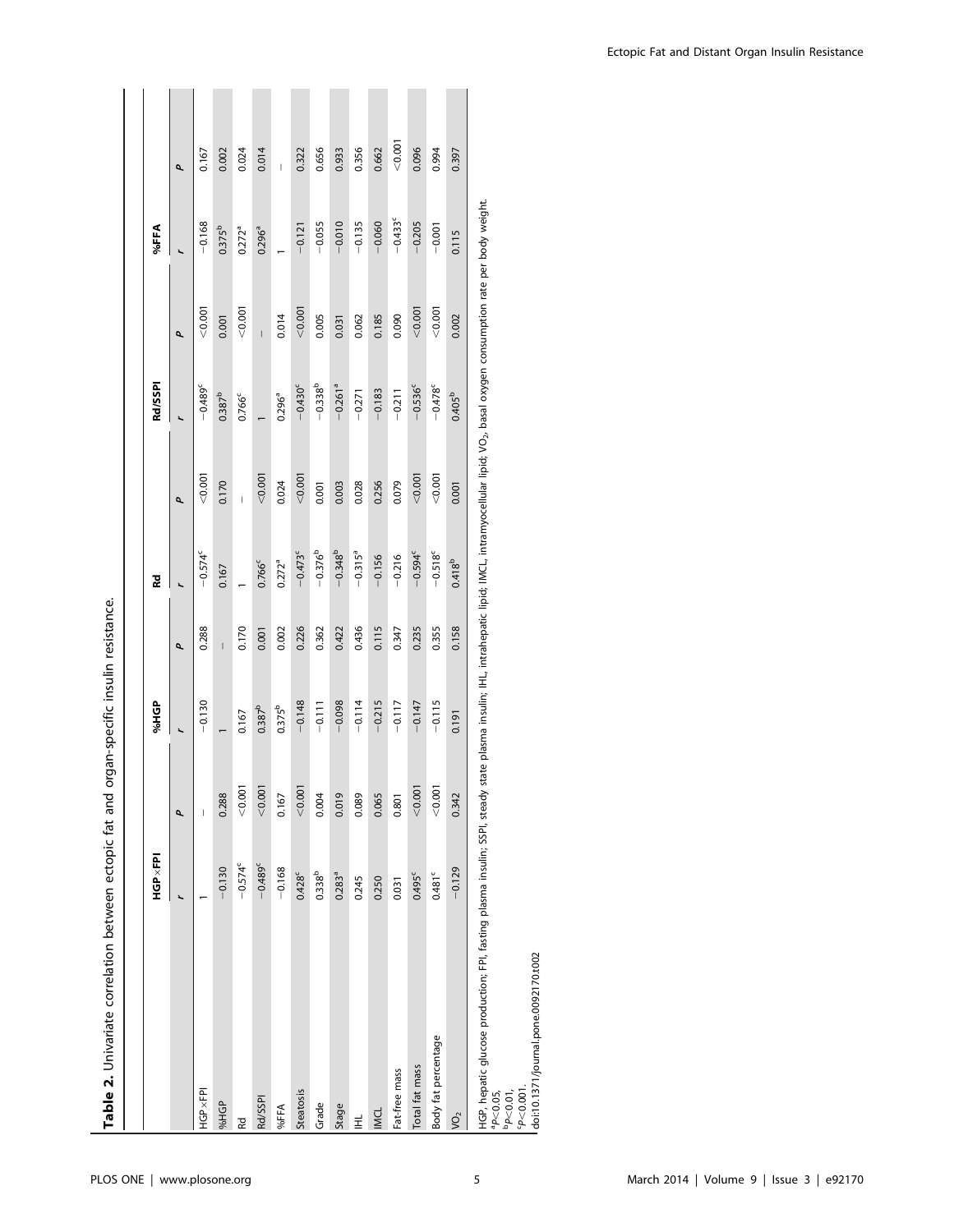

Figure 1. Correlation between liver fat and organ-specific insulin resistance (IR). (A) univariate correlation between IR in the liver (HGP×FPI) and liver fat (IHL) (r = 0.25, P = 0.09). (B) univariate correlation between skeletal muscle IR index (Rd) and liver fat (IHL) (r = -0.32, P<0.05). (C) IR in the liver (HGP×FPI) stratified by steatosis score. (D) skeletal muscle IR index (Rd) stratified by steatosis score. \*P<0.05 vs. score 0 steatosis group.  $*P<0.01$  vs. score 0 steatosis group. doi:10.1371/journal.pone.0092170.g001

# Table 3. Multiple regression models predicting HGP $\times$ FPI and Rd.

|                     | $HGP \times FPI$ |                    | Rd       |                      |
|---------------------|------------------|--------------------|----------|----------------------|
|                     |                  |                    |          |                      |
| Steatosis (Model 1) | 0.284            | 0.026 <sup>a</sup> | $-0.300$ | 0.007 <sup>b</sup>   |
| Steatosis (Model 2) | 0.216            | 0.098              | $-0.261$ | $0.027$ <sup>a</sup> |

HGP, hepatic glucose production; FPI, fasting plasma insulin.

Model 1, adjusted for, age, sex, and body mass index; Model 2, adjusted for, age, sex, body mass index, and total fat mass.

 $_{\rm b}^{\rm a}P<0.05,$  $p$ <sub>0.01</sub>.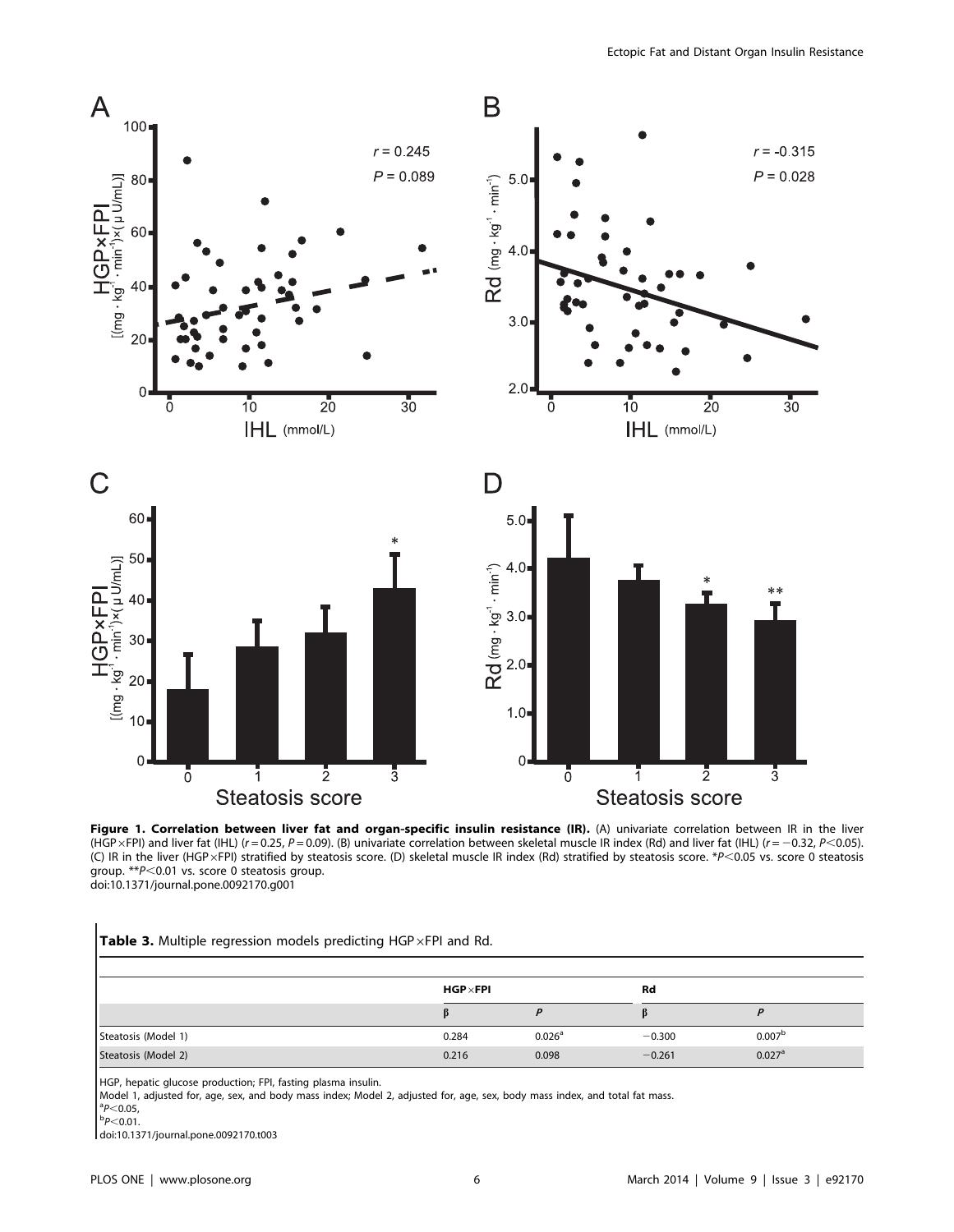

Figure 2. Correlation between ectopic fat and organ-specific insulin resistance (IR). (A) univariate correlation between skeletal muscle IR index (Rd) and intramyocellular lipid (IMCL) ( $r = -0.16$ ,  $P = 0.26$ ). (B) univariate correlation between Rd and fat-free mass ( $r = 0.22$ ,  $P = 0.08$ ). (C) univariate correlation between adipose tissue IR index (%FFA) and total fat mass ( $r = -0.21$ ,  $P = 0.10$ ). (D) univariate correlation between %FFA and body fat percentage ( $r = -0.00$ ,  $P = 0.99$ ). doi:10.1371/journal.pone.0092170.g002

[32,33]. Lowering steady-state insulin levels by a reduced insulin infusion rate might improve the specificity of these indices to reflect organ insulin sensitivity.

In the present study, IMCL was not associated with skeletal muscle IR. The participants in this study had a wide BMI range  $(21.3-54.9 \text{ kg/m}^2)$  and subjects may have different physical exercise habits with various intensities. IMCL is increased not only by obesity but also by enhanced physical fitness [34]. Therefore, absolute fat contents do not always predict IR in the skeletal muscle, thus, toxic lipids that cause IR in the skeletal muscle should be further researched. Similarly, we failed to find any relationship between fat mass or its percentage and adipose tissue IR. Although we evaluated only total fat mass, distribution of adipose tissue may potentially determine insulin action. Indeed, visceral fat, but not subcutaneous fat, is reported to be associated with %FFA [35]. Therefore, future studies should evaluate visceral and subcutaneous fat masses separately and evaluate the relation to %FFA in Japanese people.

In addition to the previously well-recognized relationship between adipose tissue mass and IR in the liver and skeletal muscle [36], the present study showed a distinct relationship between liver fat and skeletal muscle IR independently of age, sex, and BMI. Although our results are consistent with previous studies showing that liver fat plays an important role in peripheral IR as well as hepatic IR [14,15], not all associations among components of ectopic fat and organ-specific IR were examined simultaneously in these studies. Our findings suggest that hepatic steatosis per se is a central surrogate pathology indicative of IR in both liver and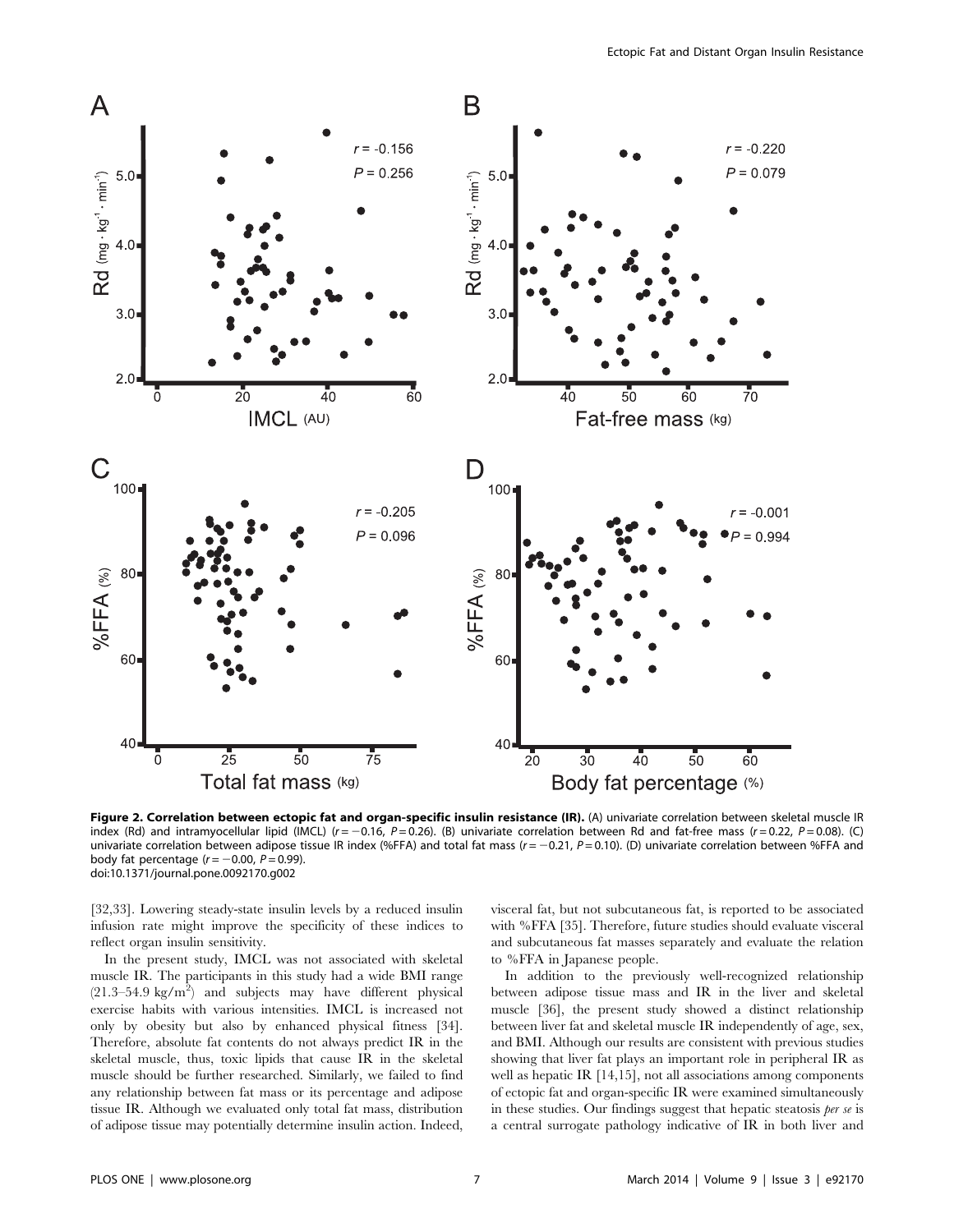| Table 4. Univariate correlation between ectopic fat and organ-specific insulin resistance in subjects without type 2 diabetes (n = 32).                                                                                                                             |                    |       |                    |       |                       |                |                  |                |             |                |
|---------------------------------------------------------------------------------------------------------------------------------------------------------------------------------------------------------------------------------------------------------------------|--------------------|-------|--------------------|-------|-----------------------|----------------|------------------|----------------|-------------|----------------|
|                                                                                                                                                                                                                                                                     | <b>HGP×FPI</b>     |       | <b>SPHS</b>        |       | Rd                    |                | Rd/SSPI          |                | %FFA        |                |
|                                                                                                                                                                                                                                                                     |                    | ۹     |                    | p     |                       | p              |                  | p              |             | p              |
| HGP ×FPI                                                                                                                                                                                                                                                            |                    | I     | $-0.132$           | 0.470 | $-0.551^{b}$          | 0.001          | $-0.554^{b}$     | 0.001          | $-0.095$    | 0.607          |
| %HGP                                                                                                                                                                                                                                                                | $-0.132$           | 0.470 |                    |       | 0.101                 | 0.583          | 0.121            | 0.509          | $0.370^{a}$ | 0.037          |
| Rd                                                                                                                                                                                                                                                                  | $-0.551^{b}$       | 0.001 | 0.101              | 0.583 |                       | $\overline{1}$ | $0.798^c$        | 0.001          | 0.297       | 0.099          |
| Rd/SSPI                                                                                                                                                                                                                                                             | $-0.554^{b}$       | 0.001 | 0.121              | 0.509 | 0.798 <sup>c</sup>    | < 0.001        |                  | $\overline{1}$ | 0.210       | 0.250          |
| %FFA                                                                                                                                                                                                                                                                | $-0.095$           | 0.607 | 0.370 <sup>a</sup> | 0.037 | 0.297                 | 0.099          | 0.210            | 0.250          |             | $\overline{1}$ |
| Steatosis                                                                                                                                                                                                                                                           | $0.524^{b}$        | 0.002 | $-0.008$           | 0.964 | $-0.478^{b}$          | 0.006          | $-0.409^{\rm a}$ | 0.020          | 0.099       | 0.589          |
| Grade                                                                                                                                                                                                                                                               | 0.403 <sup>a</sup> | 0.022 | $-0.115$           | 0.530 | $-0.487^{b}$          | 0.005          | $-0.497^b$       | 0.004          | 0.172       | 0.348          |
| Stage                                                                                                                                                                                                                                                               | 0.206              | 0.258 | $-0.033$           | 0.859 | $-0.305$              | 0.090          | $-0.194$         | 0.286          | 0.114       | 0.534          |
| $\vec{E}$                                                                                                                                                                                                                                                           | 0.198              | 0.403 | 0.155              | 0.515 | $-0.570^{b}$          | 0.009          | $-0.414$         | 0.070          | $-0.173$    | 0.465          |
| <b>INCL</b>                                                                                                                                                                                                                                                         | 0.318              | 0.130 | $-0.334$           | 0.110 | $-0.128$              | 0.552          | $-0.151$         | 0.480          | $-0.172$    | 0.421          |
| Fat-free mass                                                                                                                                                                                                                                                       | $-0.017$           | 0.926 | $-0.262$           | 0.154 | $-0.050$              | 0.788          | $-0.118$         | 0.527          | $-0.321$    | 0.078          |
| Total fat mass                                                                                                                                                                                                                                                      | $0.523^{b}$        | 0.003 | 0.030              | 0.873 | $-0.728$ <sup>c</sup> | < 0.001        | $-0.586^{b}$     | 0.001          | $-0.082$    | 0.660          |
| Body fat percentage                                                                                                                                                                                                                                                 | 0.488 <sup>b</sup> | 0.005 | 0.056              | 0.763 | $-0.729$ <sup>c</sup> | 0.001          | $-0.599c$        | < 0.001        | 0.045       | 0.811          |
| yo <sub>2</sub>                                                                                                                                                                                                                                                     | $-0.045$           | 0.829 | 0.131              | 0.523 | 0.379                 | 0.057          | 0.356            | 0.074          | 0.009       | 0.964          |
| HGP, hepatic glucose production; FPI, fasting plasma insulin; SSPI, steady state plasma insulin; IHL, intrahepatic lipid; IMCL, intramyocellular lipid; VO <sub>2</sub> , basal oxygen consumption rate per body weight<br>0.00002<br>$^{a}P<0.05$ ,<br>$p$ < 0.01, |                    |       |                    |       |                       |                |                  |                |             |                |

 $\tau$ shlo 4. Hobariata

 $P< 0.001$ .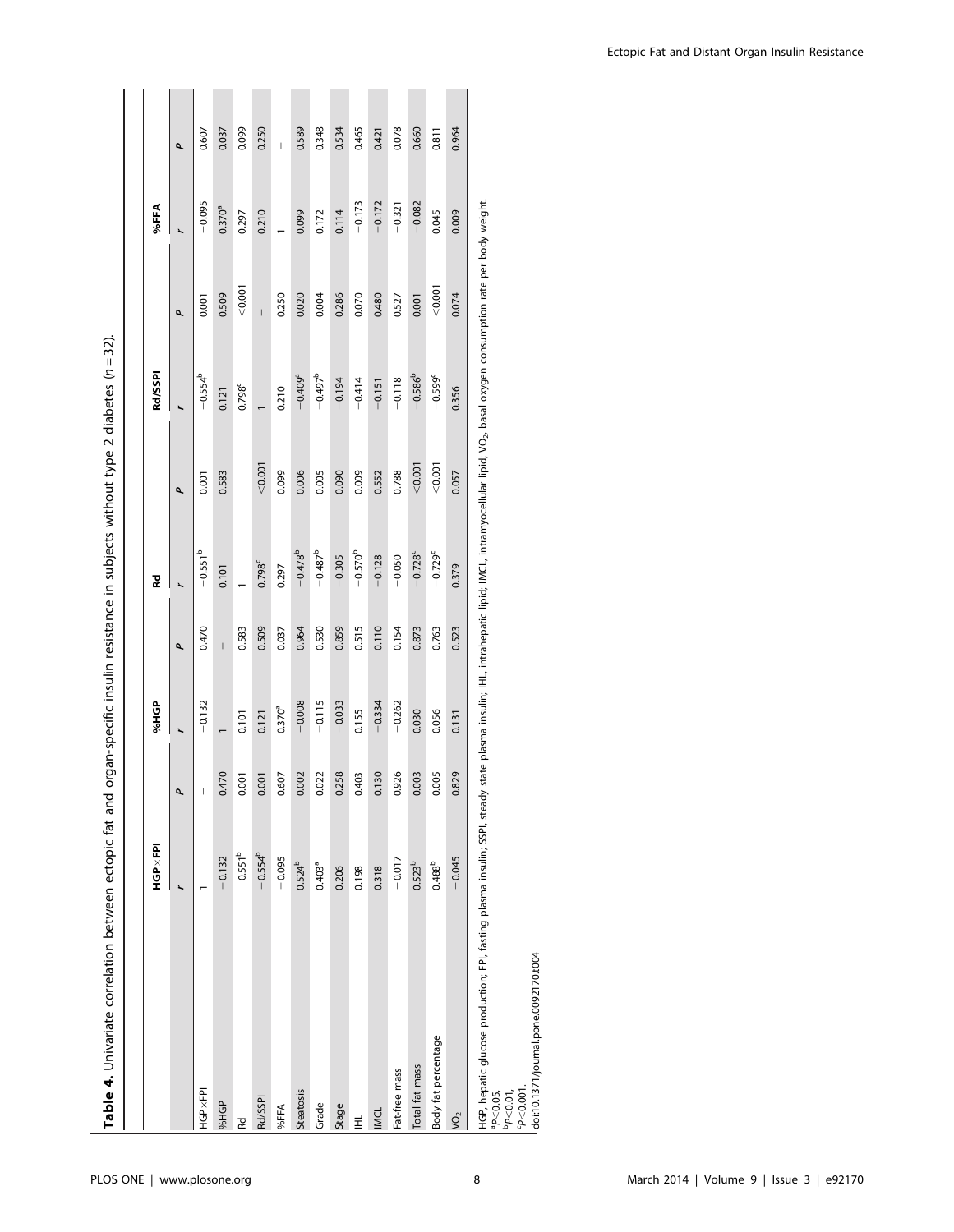|                                                                                                                                                                                                                                                                                             | <b>HGP×FPI</b>     |         | <b>SPHS</b> |         | Rd                    |                | Rd/SSPI               |         | %FFA         |       |
|---------------------------------------------------------------------------------------------------------------------------------------------------------------------------------------------------------------------------------------------------------------------------------------------|--------------------|---------|-------------|---------|-----------------------|----------------|-----------------------|---------|--------------|-------|
|                                                                                                                                                                                                                                                                                             |                    | P       |             | ٩       |                       | P              |                       | P       |              | ٩     |
| HGP ×FPI                                                                                                                                                                                                                                                                                    |                    | I       | $-0.119$    | 0.483   | $-0.6006$             | 00000          | $-0.461^{b}$          | 0.005   | $-0.234$     | 0.164 |
| %HGP                                                                                                                                                                                                                                                                                        | $-0.119$           | 0.483   |             | Ī       | 0.233                 | 0.165          | 0.582 <sup>c</sup>    | < 0.001 | $0.419^{a}$  | 0.010 |
| Rd                                                                                                                                                                                                                                                                                          | $-0.600^c$         | < 0.001 | 0.233       | 0.165   |                       | $\overline{1}$ | $0.746^c$             | < 0.001 | 0.244        | 0.145 |
| Rd/SSPI                                                                                                                                                                                                                                                                                     | $-0.461^{b}$       | 0.005   | $0.582^{c}$ | < 0.001 | $0.746^c$             | < 0.001        |                       |         | $0.346^{a}$  | 0.039 |
| %FFA                                                                                                                                                                                                                                                                                        | $-0.234$           | 0.164   | $0.419^{a}$ | 0.010   | 0.244                 | 0.145          | 0.346 <sup>ª</sup>    | 0.039   |              | I     |
| <b>Steatosis</b>                                                                                                                                                                                                                                                                            | $0.390^{a}$        | 0.017   | $-0.306$    | 0.066   | $-0.459^{b}$          | 0.004          | $-0.486^{b}$          | 0.003   | $-0.340^a$   | 0.039 |
| Grade                                                                                                                                                                                                                                                                                       | 0.263              | 0.115   | $-0.023$    | 0.894   | $-0.282$              | 0.091          | $-0.216$              | 0.206   | $-0.304$     | 0.067 |
| Stage                                                                                                                                                                                                                                                                                       | $0.357^{a}$        | 0.030   | $-0.096$    | 0.571   | $-0.478^{b}$          | 0.003          | $-0.473^{b}$          | 0.004   | $-0.168$     | 0.320 |
| $\vec{E}$                                                                                                                                                                                                                                                                                   | 0.286              | 0.133   | $-0.122$    | 0.529   | $-0.209$              | 0.277          | $-0.219$              | 0.262   | $-0.197$     | 0.306 |
| <b>INCL</b>                                                                                                                                                                                                                                                                                 | 0.202              | 0.276   | $-0.128$    | 0.491   | $-0.178$              | 0.338          | $-0.220$              | 0.243   | 0.025        | 0.893 |
| Fat-free mass                                                                                                                                                                                                                                                                               | 0.084              | 0.626   | $-0.136$    | 0.430   | $-0.314$              | 0.062          | $-0.276$              | 0.108   | $-0.508^{b}$ | 0.002 |
| Total fat mass                                                                                                                                                                                                                                                                              | 0.478 <sup>b</sup> | 0.003   | $-0.301$    | 0.074   | $-0.493^{b}$          | 0.002          | $-0.497^b$            | 0.002   | $-0.305$     | 0.071 |
| Body fat percentage                                                                                                                                                                                                                                                                         | 0.473 <sup>b</sup> | 0.004   | $-0.227$    | 0.183   | $-0.362$ <sup>a</sup> | 0.030          | $-0.374$ <sup>a</sup> | 0.027   | $-0.049$     | 0.775 |
| yo <sub>2</sub>                                                                                                                                                                                                                                                                             | $-0.211$           | 0.264   | 0.264       | 0.159   | $0.460^{a}$           | 0.011          | 0.460 <sup>a</sup>    | 0.012   | 0.212        | 0.261 |
| HGP, hepatic glucose production; FPI, fasting plasma insulin; SSPI, steady state plasma insulin; IHL, intrahepatic lipid; MCL, intramyocellular lipid; VO <sub>2</sub> , basal oxygen consumption rate per body weight.<br>$C_{D}$ $\sim$ 0 $\sim$ 0 1<br>$1^{a}P<0.05$ ,<br>$^{b}P<0.01$ , |                    |         |             |         |                       |                |                       |         |              |       |

-specific insulin resistance in subjects with type 2 diabetes  $(n=37)$ . Table 5. Univariate correlation between ectopic fat and organ-specific insulin resistance in subjects with type 2 diabetes (n = 37). ectonic fat and organ- $\sum_{i=1}^{n}$  $\tau$ able  $\epsilon$  Thoivariate correlation bety

 $P< 0.001$ .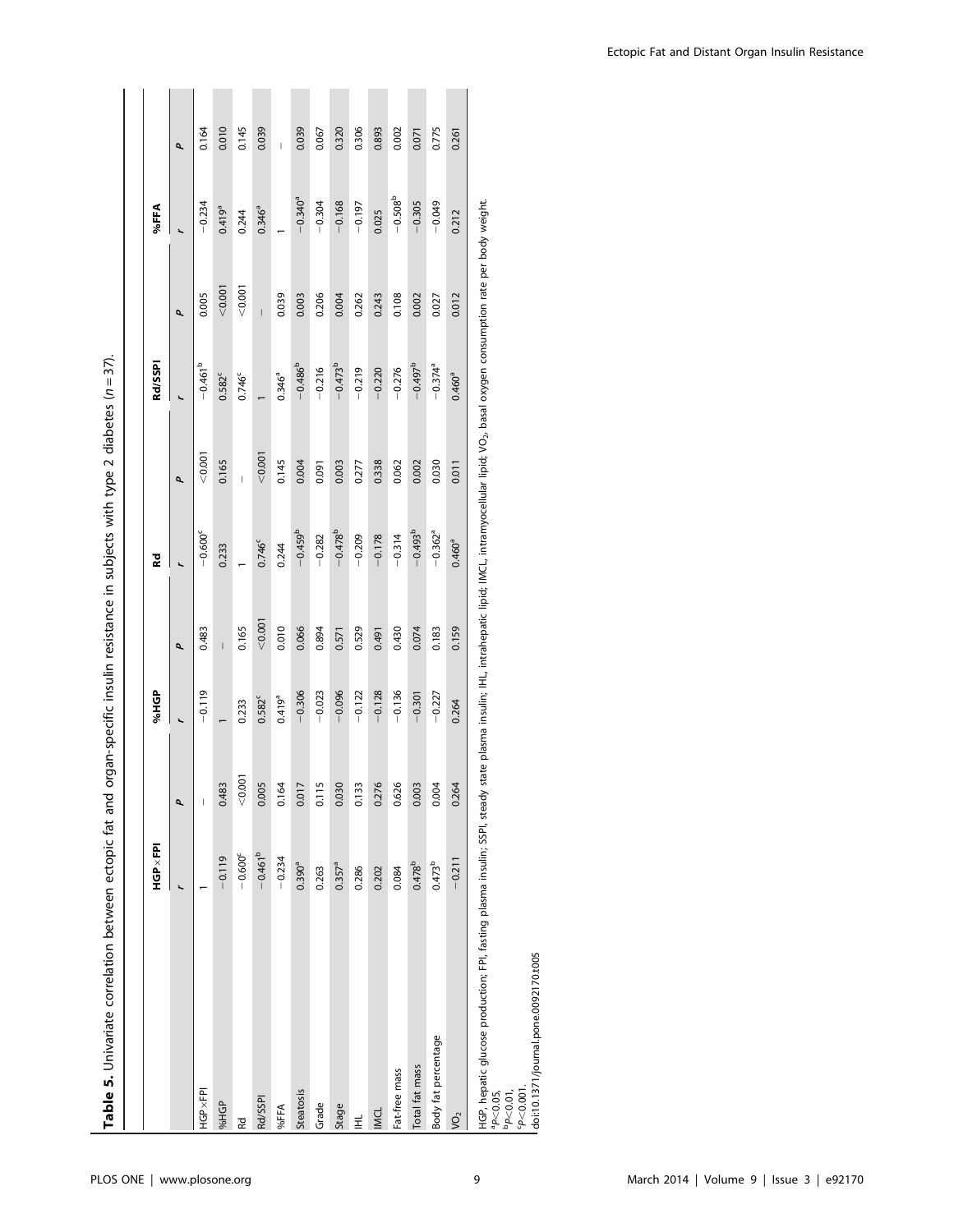skeletal muscle in patients with NAFLD. In addition, there may be a network between the liver and skeletal muscle to maintain whole body energy homeostasis. Accordingly, whether hepatic steatosis is a consequence or cause of skeletal muscle IR remains uncertain because a longitudinal observation of the relationship is lacking. One hypothesis is that skeletal muscle IR causes obesity and subsequent hepatic steatosis as experimentally shown in mice with muscle-selective IR [37]. Indeed, Flannery et al. recently reported that skeletal muscle IR promotes increased hepatic de novo lipogenesis and hepatic steatosis in the elderly [38]. A second hypothesis is the neuronal pathway from the liver might modulate peripheral insulin sensitivity [11]. A third hypothesis is that some nutrients, such as fatty acids and amino acids, might link hepatic steatosis and skeletal muscle IR [39]. A fourth hypothesis is that a liver-derived hormone (a hepatokine) affects the distant organ insulin sensitivity. We previously isolated hepatokine selenoprotein P, which is overproduced under an overnutrition state and causes IR both in the liver and skeletal muscle [13]. In addition, serum levels of selenoprotein P are inversely associated with serum levels of adiponectin [40] that enhance skeletal muscle insulin sensitivity [12]. Therefore, overproduction of selenoprotein P in association with hepatic steatosis, by directly or indirectly lowering adiponectin levels, causes skeletal muscle IR.

There are several limitations to this study. First, this was an observational study, and we were unable to examine causal associations. A large-scale longitudinal study is needed to clarify whether hepatic steatosis is a consequence or cause of skeletal muscle IR. Second, many of the study subjects had glucose intolerance/diabetes, although the severity was relatively mild as shown by the OGTT. Therefore, IR of each organ was possibly greater in our study subjects than in the general population, which could have influenced the results. Third, fifteen out of 69 subjects were taking metformin which might influence hepatic glucose production. However, major study results were similar in diabetic subjects, non-diabetic subjects, and subjects without metformin (data not shown). Fourth, we did not collect arterial or arterialized blood samples to perform the insulin clamp because these were not included in the manufacturer's protocol of the artificial pancreas model STG-55. Further study should be required to confirm our conclusion by using arterial or arterialized blood samples.

In summary, the present study revealed an unexpected lack of an association between fat and local organ-specific IR in the skeletal muscle and adipose tissue. Instead, liver fat is strongly

#### References

- 1. Marchesini G, Brizi M, Bianchi G, Tomassetti S, Bugianesi E, et al. (2001) Nonalcoholic fatty liver disease: a feature of the metabolic syndrome. Diabetes 50: 1844–1850.
- 2. Chalasani N, Younossi Z, Lavine JE, Diehl AM, Brunt EM, et al. (2012) The diagnosis and management of non-alcoholic fatty liver disease: practice Guideline by the American Association for the Study of Liver Diseases, American College of Gastroenterology, and the American Gastroenterological Association. Hepatology 55: 2005–2023.
- 3. Takamura T, Misu H, Ota T, Kaneko S (2012) Fatty liver as a consequence and cause of insulin resistance: Lessons from type 2 diabetic liver. Endocr J 59: 745– 763.
- 4. Matsuda M, DeFronzo RA (1999) Insulin sensitivity indices obtained from oral glucose tolerance testing: comparison with the euglycemic insulin clamp. Diabetes Care 22: 1462–1470.
- 5. Matsuzawa N, Takamura T, Kurita S, Misu H, Ota T, et al. (2007) Lipidinduced oxidative stress causes steatohepatitis in mice fed an atherogenic diet. Hepatology 46: 1392–1403.
- 6. Nakamura S, Takamura T, Matsuzawa-Nagata N, Takayama H, Misu H, et al (2009) Palmitate induces insulin resistance in H4IIEC3 hepatocytes through reactive oxygen species produced by mitochondria. J Biol Chem 284: 14809– 14818.
- 7. Jornayvaz FR, Shulman GI (2012) Diacylglycerol activation of protein kinase Ce and hepatic insulin resistance. Cell Metab 15: 574–584.

associated with skeletal muscle IR as well as with liver IR, suggesting a central role of fatty liver in the development of IR and that a network exists between liver and skeletal muscle to maintain whole-body energy homeostasis.

# Supporting Information

Figure S1 Correlation between ectopic fat and insulin resistance (IR) in the liver, skeletal muscle, and adipose tissue. Liver fat (steatosis score) was associated with skeletal muscle IR index  $(Rd)$  as well as with IR in the liver  $(HGP\times FPI)$ . Intramyocellular lipid was not associated with skeletal muscle IR index (Rd). Total fat mass was associated with  $HGP\times FPI$  and Rd, but not with adipose tissue IR index (%FFA). (PDF)

Table S1 Multiple regression models predicting  $HGP \times FPI$  and Rd in subjects without type 2 diabetes  $(n=32)$ . HGP, hepatic glucose production; FPI, fasting plasma insulin Model 1, adjusted for, age, sex, and body mass index; Model 2, adjusted for, age, sex, body mass index, and total fat mass.

(DOC)

Table S2 Multiple regression models predicting HGP×FPI and Rd in subjects with type 2 diabetes  $(n=37)$ . HGP, hepatic glucose production; FPI, fasting plasma insulin Model 1, adjusted for, age, sex, and body mass index; Model 2, adjusted for, age, sex, body mass index, and total fat mass.

(DOC)

## Acknowledgments

We thank Dr. Tatsuya Yamashita (Kanazawa University) and Dr. Kuniaki Arai (Kanazawa University) for performing the liver biopsies and Mr. Kaito Iwayama (University of Tsukuba) for analyzing glucose turnover.

#### Author Contributions

Conceived and designed the experiments: TT. Performed the experiments: KK TT YT HM TO. Analyzed the data: KK TT. Contributed reagents/ materials/analysis tools: YR KT. Wrote the paper: KK TT. Contributed to discussion and reviewed the manuscript: SN MM OM SK.

- 8. Mootha VK, Lindgren CM, Eriksson KF, Subramanian A, Sihag S, et al. (2003) PGC-1alpha-responsive genes involved in oxidative phosphorylation are coordinately downregulated in human diabetes. Nat Genet 34: 267–273.
- 9. Takamura T, Misu H, Matsuzawa-Nagata N, Sakurai M, Ota T, et al. (2008) Obesity upregulates genes involved in oxidative phosphorylation in livers of diabetic patients. Obesity 16: 2601–2609.
- 10. Sakurai M, Takamura T, Ota T, Ando H, Akahori H, et al. (2007) Liver steatosis, but not fibrosis, is associated with insulin resistance in nonalcoholic fatty liver disease. J Gastroenterol 42: 312–317.
- 11. Uno K, Katagiri H, Yamada T, Ishigaki Y, Ogihara T, et al. (2006) Neuronal pathway from the liver modulates energy expenditure and systemic insulin sensitivity. Science 312: 1656–1659.
- 12. Iwabu M, Yamauchi T, Okada-Iwabu M, Sato K, Nakagawa T, et al. (2010) Adiponectin and AdipoR1 regulate PGC-1alpha and mitochondria by Ca(2+) and AMPK/SIRT1. Nature 464: 1313–1319.
- 13. Misu H, Takamura T, Takayama H, Hayashi H, Matsuzawa-Nagata N, et al. (2010) A liver-derived secretory protein, selenoprotein P, causes insulin resistance. Cell Metab 12: 483–495.
- 14. Kotronen A, Seppälä-Lindroos A, Bergholm R, Yki-Järvinen H (2008) Tissue specificity of insulin resistance in humans: fat in the liver rather than muscle is associated with features of the metabolic syndrome. Diabetologia 51: 130–138.
- 15. D'Adamo E, Cali AM, Weiss R, Santoro N, Pierpont B, et al. (2010) Central role of fatty liver in the pathogenesis of insulin resistance in obese adolescents. Diabetes Care 33: 1817–1822.